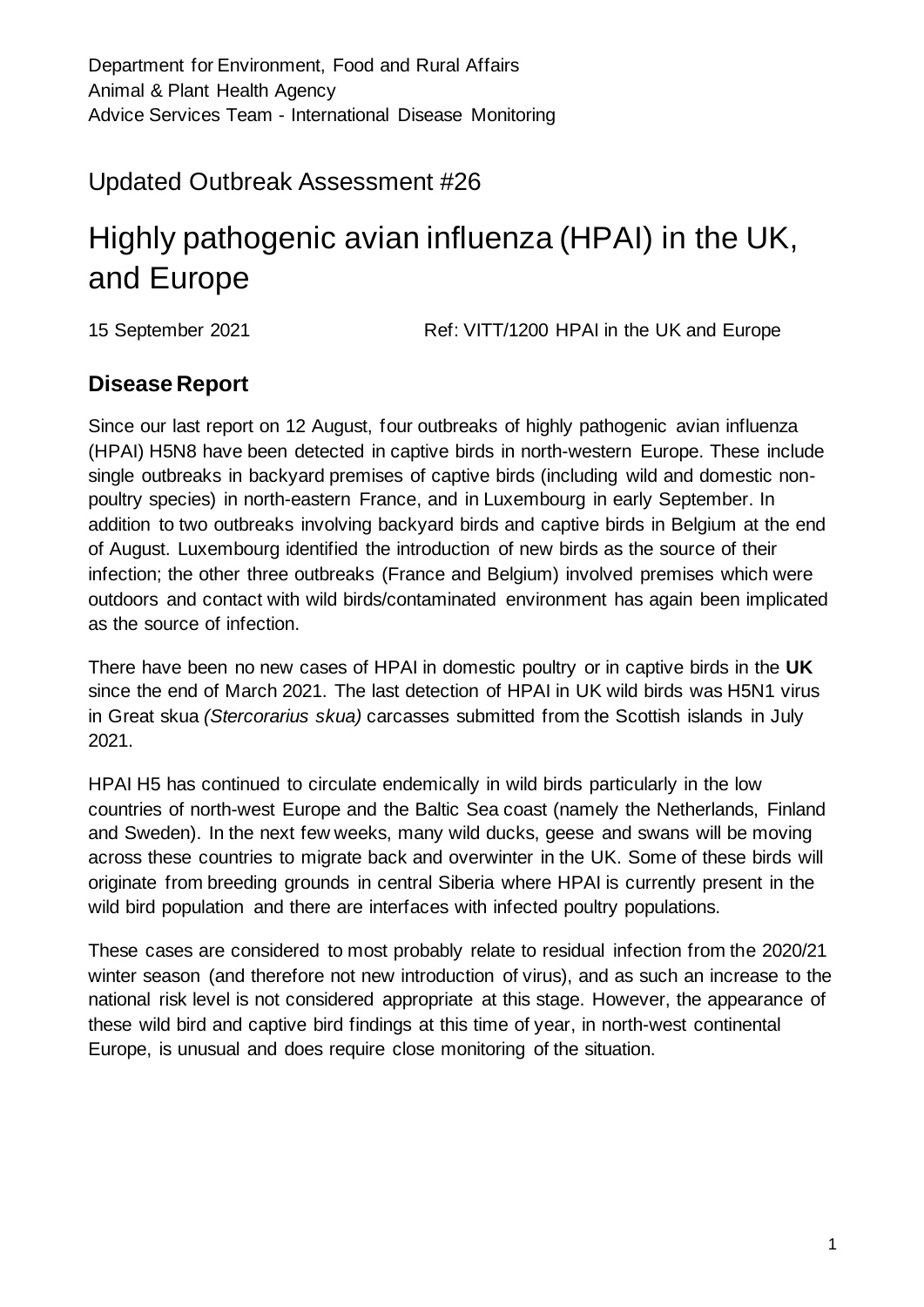## **Situation Assessment**

The epizootic of HPAI H5 infection in Europe over the autumn/winter season of 2020/2021 has been unprecedented both in the number of virus genotypes including multiple neuraminidase (N) subtypes and the numbers and species of wild birds affected. There were numerous positive HPAI H5 incidents reported in domestic poultry and wild birds with the main focus in Northern Europe creating presumably large infection pressure including through contaminated environments near to poultry production premises. The UK reported 24 outbreaks in poultry and captive birds during autumn/winter 2020/2021, as described fully in previous reports [\(Avian influenza \(bird flu\) in Europe, Russia and in the UK -](https://www.gov.uk/government/publications/avian-influenza-bird-flu-in-europe) [GOV.UK \(www.gov.uk\)\)](https://www.gov.uk/government/publications/avian-influenza-bird-flu-in-europe).

As of 15 September 2021, there have been no new reports of HPAI H5 in domestic poultry or in captive birds in Great Britain (GB) since 31 March 2021. The last reported case in Northern Ireland was on 12 January 2021. There have been no new reports of HPAIV H5 cases in wild birds since the two events involving Great Skua (*Stercorarius skua*) carcases found on the Fair Isle (Shetland, Scotland) on 20 July 2021 and on the Flannan Isles (Outer Hebrides, Scotland) on 27 July 2021. These relate to discrete localised infections within a single colonial species in summer and not therefore representative necessarily of the whole UK level situation at the present time.

# **HPAI in Europe since 12 August 2021**

The map below shows the distribution of HPAI H5 outbreaks in poultry, captive birds and wild birds in Europe since March. The number of HPAI H5 findings in wild birds peaked in March 2021 at around 200 per week and has since steadily decreased over the summer to less than five cases per week (IZSVe 2021).

The four poultry/captive bird reports in Europe since our last update on 12 August 2021, are presented in Table 1.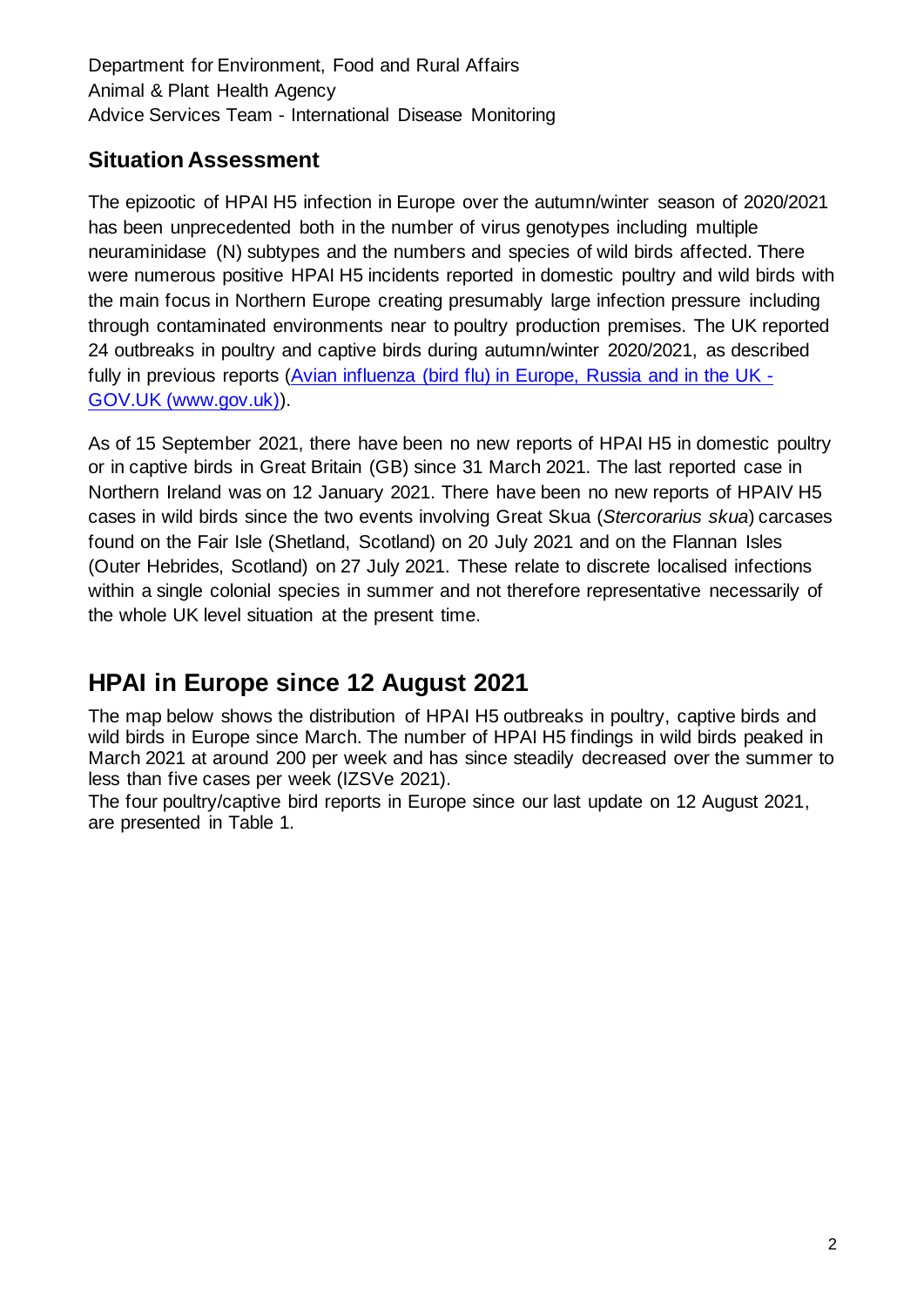



Overlay: migratory bird flyways

**Table 1: Total number of HPAI H5 outbreaks in domestic poultry and captive birds in Europe, 12 August to 14 September 2021 (OIE data only)**

|                    | <b>Strain</b>  |             |             |             |             |             |                    |
|--------------------|----------------|-------------|-------------|-------------|-------------|-------------|--------------------|
| Country            | H <sub>5</sub> | <b>H5N1</b> | <b>H5N3</b> | <b>H5N4</b> | <b>H5N5</b> | <b>H5N8</b> | <b>Grand Total</b> |
| <b>Belgium</b>     |                |             |             |             |             |             |                    |
| France             |                |             |             |             |             |             |                    |
| Luxembourg         |                |             |             |             |             |             |                    |
| <b>Grand Total</b> |                |             |             |             |             |             |                    |

Belgium reported an outbreak of HPAI H5N8 in Menen starting 30 August 2021, affecting 348 captive birds including chickens, turkeys and guineafowl. The following day (31 August) another finding was reported in a backyard flock of chickens in Chiny with five of the nine birds dying. Luxembourg reported H5N8 on 07 September 2021 (with a start date of 03 September) in a flock of 60 captive birds. On 04 September 2021 there was an outbreak of H5N8 in the Ardennes in north-east France involving a backyard collection of 592 birds including chickens, ducks, pigeons, collared doves, quails, turkeys, and Egyptian geese. All the birds were kept in the open air and thus were at risk of infection from wild birds either directly or indirectly.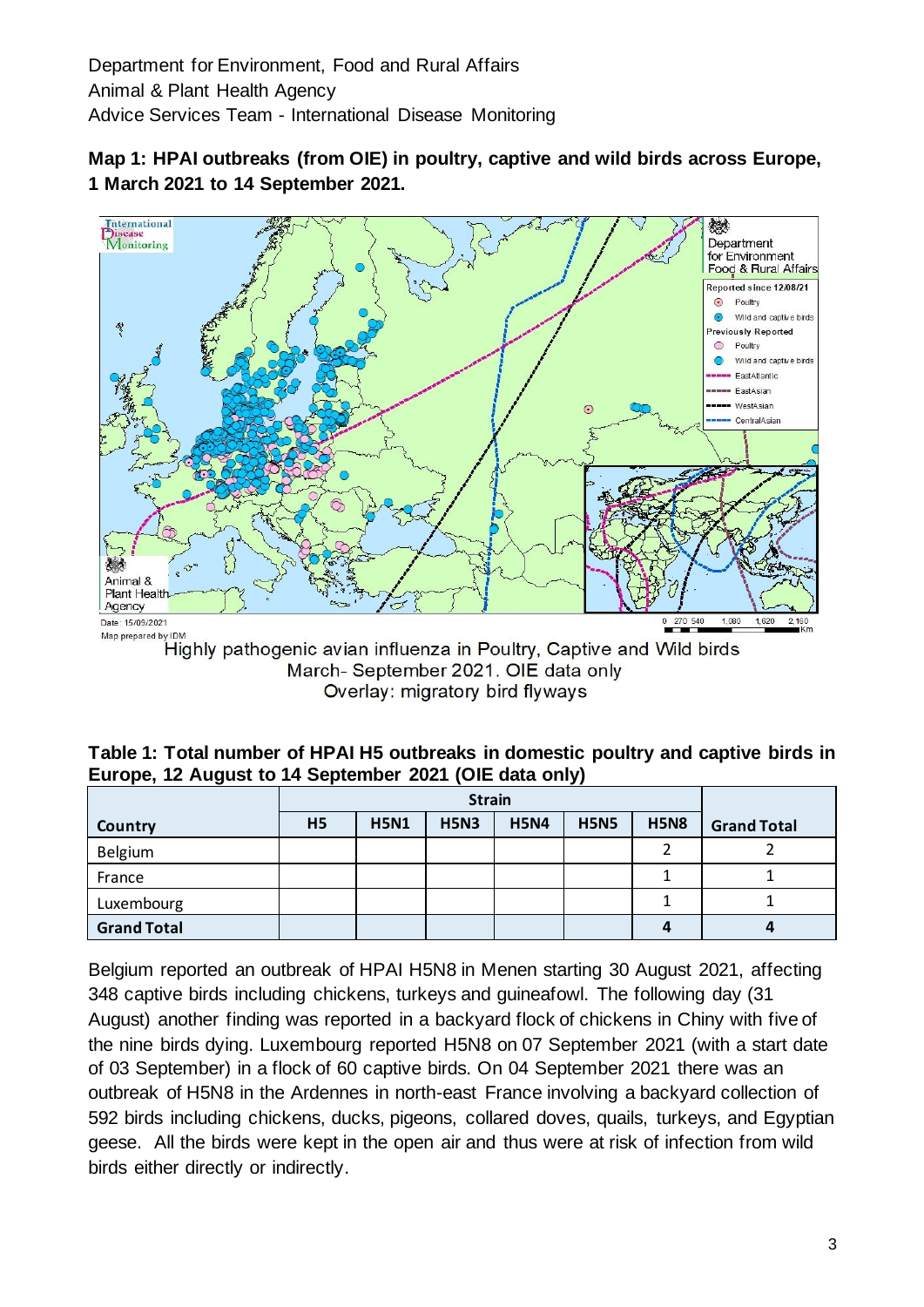In wild birds, a total of 13 cases of HPAI H5 have been reported in Europe since the previous report on 12 August 2021 (Table 2). Of these, eight were in Finland, with H5N1 affecting one Eagle owl (*Bubo bubo*), two Whooper swans (*Cygnus cygnus*) one Mute swan (*Cygnus olor*), a Common gull (*Larus canus*) and a Goosander (*Mergus merganser*) and H5N8 affecting one Herring gull (*Larus argentatus*) and a Common gull. Four wild bird H5N8 events started in the Netherlands, namely one Mute swan, one unidentified goose species and two Mallard ducks (*Anas platyrhynchos*) all in wetland areas. In Sweden, HPAI H5N8 was reported in a Mallard.

| Table 2: Total number of outbreaks in wild birds in Europe 12 August 2021-14 |  |  |
|------------------------------------------------------------------------------|--|--|
| September (OIE data only)                                                    |  |  |

|                    | <b>Strain</b>  |             |             |             |             |             |                    |
|--------------------|----------------|-------------|-------------|-------------|-------------|-------------|--------------------|
| Country            | H <sub>5</sub> | <b>H5N1</b> | <b>H5N3</b> | <b>H5N4</b> | <b>H5N5</b> | <b>H5N8</b> | <b>Grand Total</b> |
| Finland            |                | 6           |             |             |             | 2           | ٥                  |
| Netherlands        |                |             |             |             |             |             | 4                  |
| Sweden             |                |             |             |             |             |             |                    |
| <b>Grand Total</b> |                | 6           |             |             |             |             | 13                 |

#### **Implications for the UK**

HPAI is still being detected in wild birds around the Baltic Sea coast and in north-western Europe. The East Atlantic flyway is in proximity through which many migrating wild water birds (ducks, geese and swans) will pass on their way to their UK wintering grounds over the next few weeks. It is uncertain whether the virus is circulating in the wild bird populations in these areas, or whether the wild bird deaths are due to residual infectivity in the environment. Considering the high number of cases reported in Europe earlier in the year and the resulting heavy infection pressure over the winter period and into the spring, it is likely that the recent outbreaks reported in north-western Europe are a result of low level persistence of the HPAI H5 virus in the environment, rather than a new incursion of disease. This residual tail off is not unexpected towards the end of summer. Although more information in needed, this is further supported by the lack of outbreaks in Germany and eastern Europe, through which migrating birds would fly before during their journey to western Europe.

The four outbreaks in poultry/captive birds documented here (Table 1) in France, Belgium and Luxembourg were in open air premises and hence act as good sentinels of the ongoing presence of HPAI H5N8 in wild birds in north-western Europe. The report of ongoing cases in wild birds in Scandinavia and the Netherlands (Table 2) are relatively unusual for this time of year.

At the current stage of the epizootic cycle (i.e. early autumn), the risk of incursion of HPAI H5 from wild birds into the UK may soon start to increase as some of the ducks, geese and swans begin to arrive from mid-September onwards. Certain wader bird species have already arrived, but there have been no positive findings to report as yet.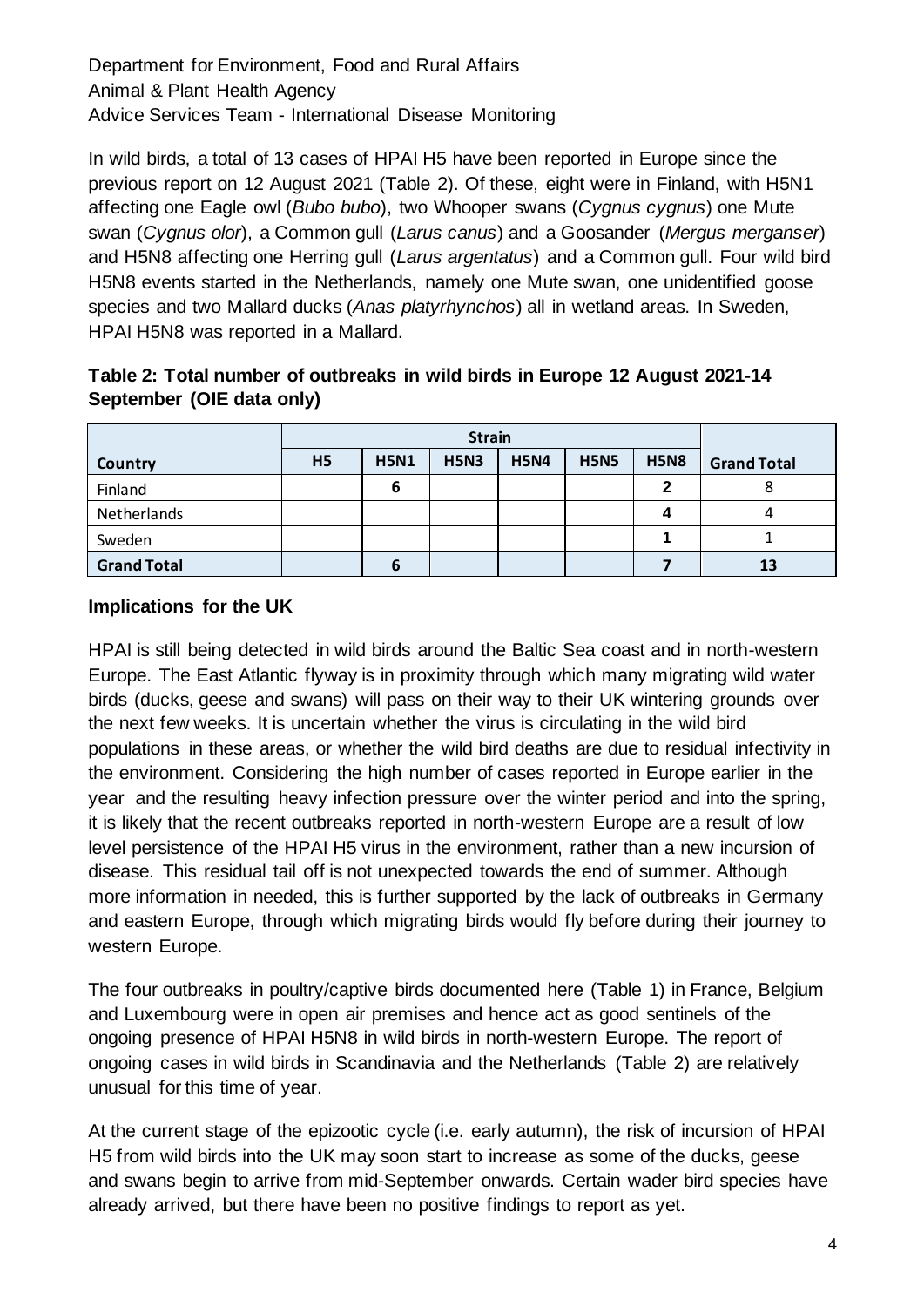# **Conclusion**

The risk of HPAI H5 incursion in wild birds remains at **LOW (event is rare but does occur)**. Given all the factors, with ongoing detections in wild bird populations not only in central Asia and southern Russia, but also nearer to the UK in north-east France, Belgium, Luxembourg and the Netherlands, the risk level may well increase through the autumn. We are in a period of uncertainty and will continue to closely monitor the situation. The risk of poultry and captive bird exposure to HPAI H5 across the whole GB is still **LOW** (with **MEDIUM** uncertainty) **where biosecurity is sub-optimal,** and **LOW** (with **LOW** uncertainty) **where stringent biosecurity measures** are applied.

While the wild bird risk is still low, it should be noted that the UK is entering a new fastmoving phase as many wild waterfowl will soon start to arrive for over-wintering. This dynamic situation can change rapidly, as observed during winter 2020/21.

It is particularly important that stringent adherence to biosecurity measures is maintained and where appropriate improved, together with reviewing contingency plans and workforce practices, to prevent disease being introduced to poultry and captive birds, through contaminated fomites and environmental exposure. Attention to maintenance and the secure nature of buildings is recommended.

If you keep poultry (including game birds or as pets), you should follow our biosecurity best practice advice, which can be found here: [https://www.gov.uk/guidance/avian-influenza](https://www.gov.uk/guidance/avian-influenza-bird-flu#biosecurity-advice)[bird-flu#biosecurity-advice](https://www.gov.uk/guidance/avian-influenza-bird-flu#biosecurity-advice) .

Remain vigilant for any signs of disease in your flock and report any suspicious clinical signs of avian influenza to the Animal and Plant Health Agency. In England contact 03000 200 301. In Wales, contact 0300 303 8268. In Scotland, contact your local [Field Services](https://www.gov.uk/government/organisations/animal-and-plant-health-agency/about/access-and-opening#scotland-field-service-offices)  [Office.](https://www.gov.uk/government/organisations/animal-and-plant-health-agency/about/access-and-opening#scotland-field-service-offices) Further information is available here: [https://www.gov.uk/guidance/avian-influenza](https://www.gov.uk/guidance/avian-influenza-bird-flu)[bird-flu](https://www.gov.uk/guidance/avian-influenza-bird-flu) including updated biosecurity advice for poultry keepers for England; <https://gov.wales/avian-influenza> for Wales and;<http://gov.scot/avianinfluenza> for Scotland.

The OIE/FAO International Reference Laboratory/UK National Reference Laboratory at Weybridge has the necessary ongoing proven diagnostic capability for these strains of virus, whether low or high pathogenicity AI, and continually monitors changes in the virus on a wide scale whilst utilising global networks to gain early insights to epidemiological trends and potential emergence of new genotypes which might change the risk profile. We will continue to report on any updates on the situation in Europe and, in particular, any changes in disease distribution or wild bird movements which may increase the risk to the UK.